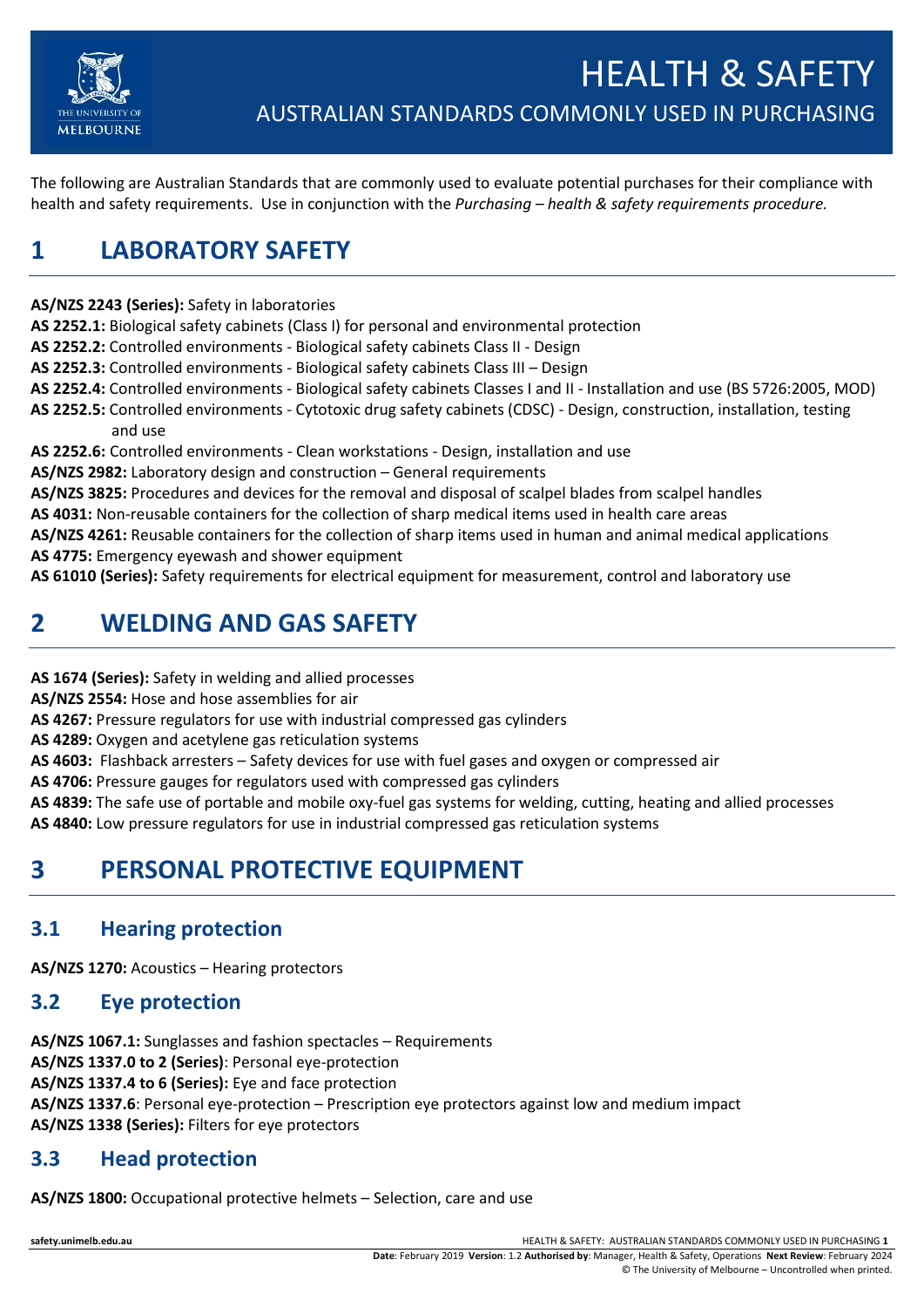### **3.4 Respiratory protection**

**AS/NZS 1715:** Selection use and maintenance of respiratory protection devices **AS/NZS 1716:** Respiratory protective devices **AS 4381:** Single-use face masks for use in health care

#### **3.5 Hand protection**

**AS/NZS 2161 (Series):** Occupational protective gloves **AS/NZS 4011 (Series):** Single-use medical examination gloves **AS/NZS 4179:** Single-use sterile surgical rubber gloves – Specification

#### **3.6 Foot protection**

**AS/NZS 2210 (Series):** Occupational protective footwear

#### **3.7 Clothing**

**AS/NZS ISO 2801:** Clothing for protection against heat and flame – General recommendations for selection, care and use of protective clothing

**AS/NZS 4399:** Sun protective clothing – Evaluation and classification

**AS/NZS 4501 (Series):** Occupational protective clothing

**AS/NZS ISO 6529:** Protective clothing – Protection against chemicals – Determination of resistance of protective clothing materials to permeation by liquids and gases

#### **3.8 Fall arrest protection**

**AS/NZS 1891 (Series):** Industrial fall-arrest systems and devices

#### **3.9 Other personal protective equipment**

**AS/NZS 2604:** Sunscreen products – Evaluation and classification **AS 4758 (Series):** Personal floatation devices **AS/NZS 4280.2**: 406 MHz satellite distress beacons – Personal locator beacons (PLBs)

## **4 PLANT, TOOLS AND EQUIPMENT**

### **4.1 Portable and hand-held**

**AS 2726 (Series):** Chainsaws – Safety requirements **AS/NZS 3160:** Approval and test specification – Hand-held portable electrical tools **AS/NZS 3576:** Clearing saws, brushcutters and grass trimmers – Guide to safe working practices **AS/NZS 60745 (Series):** Hand-held motor-operated electric tools

### **4.2 Plant**

**AS/NZS 2153 (Series):** Tractors and machinery for agriculture and forestry **AS/NZS 4024 (Series):** Safeguarding of machinery **AS/NZS 4173:** Guide to safe use of lasers in health care **AS/NZS ISO 11553:** Safety of machinery – Laser processing machines – Safety requirements **AS/NZS IEC 60825.1:** Safety of laser products – Equipment classification requirements **AS/NZS IEC 60825.14:** Safety of laser products – A user's guide

### **6.3 Access and heights**

**AS 1657:** Fixed Platforms, walkways, stairways and ladders – Design, construction and installation **AS/NZS 1576 (Series)**: Scaffolding **AS/NZS 1892 (Series)**: Portable ladders **AS/NZS 4576:** Guidelines for scaffolding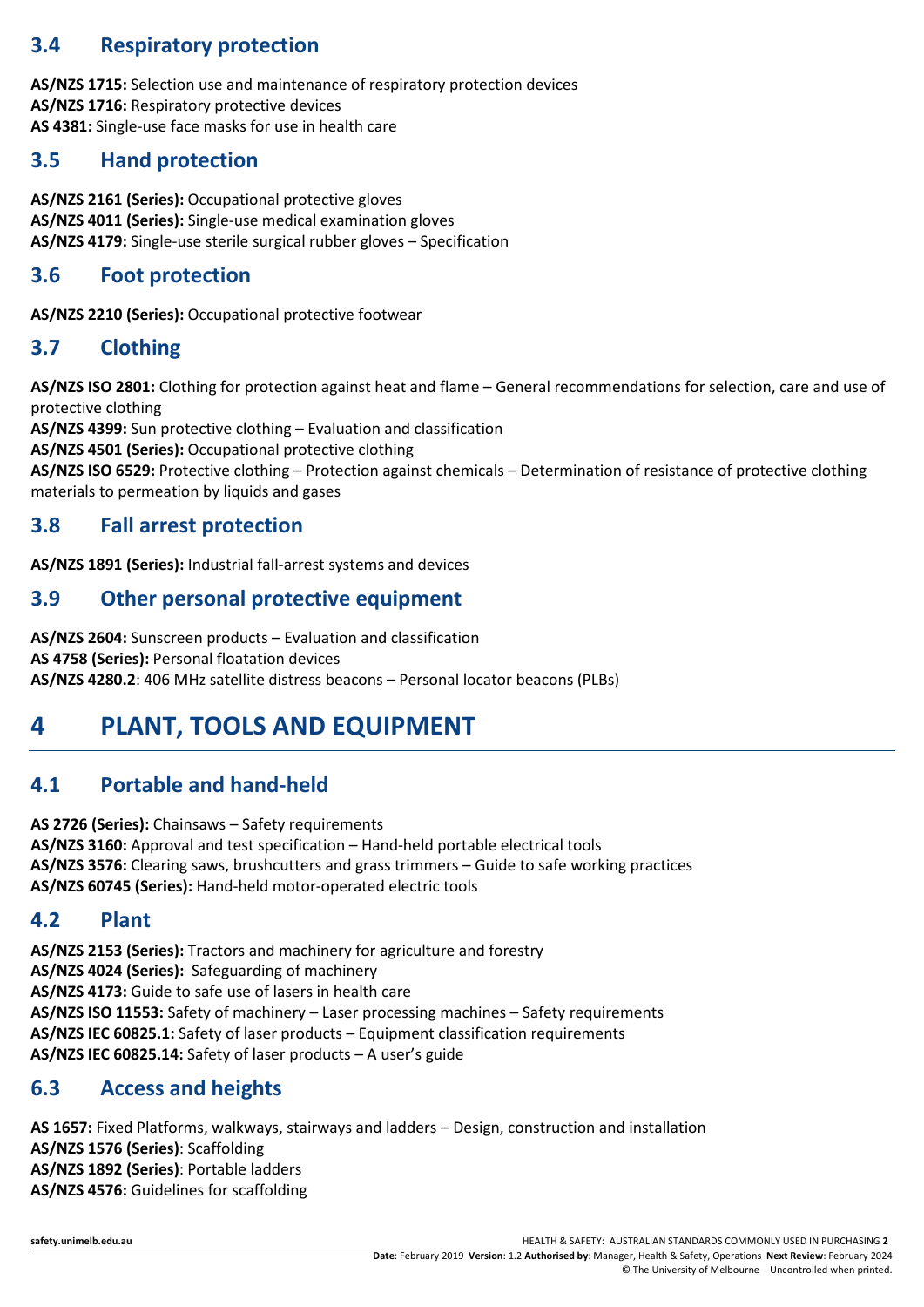#### **6.4 Pressure vessels**

**AS/NZS 1200:** Pressure equipment **AS 1210:** Pressure vessels **AS 1228:** Pressure equipment – Boilers **AS 2593:** Boilers – Safety management and supervision systems **AS 3873:** Pressure equipment – Operation and maintenance

### **CHEMICAL STORAGE AND TRANSPORT**

**AS/NZS 1596:** The storage and handling of LPG gas **AS 1692:** Steel tanks for flammable and combustible liquids **AS 1894:** The storage and handling of non-flammable cryogenic and refrigerated liquids **AS 1940:** The storage and handling of flammable and combustible liquids **AS/NZS 2022:** Anhydrous ammonia – Storage and handling **AS 2187 (Series):** Explosives – Storage, transport and use **AS 2507:** The storage and handling of agricultural and veterinary chemicals **AS 2714:** The storage and handling of hazardous chemical materials – Class 5.2 substances (organic peroxides) **AS/NZS 2927:** The storage and handling of liquefied chlorine gas **AS 3780:** The storage and handling of corrosive substances **AS/NZS 3833:** The storage and handling of mixed classes of dangerous goods in packages and intermediate bulk containers **AS 3961:** Liquefied natural gas – Storage and handling **AS/NZS 4081:** The storage and handling of liquid and liquefied polyfunctional isocyanates **AS 4326:** The storage and handling of oxidizing agents **AS 4332:** The storage and handling of gases in cylinders **AS/NZS 4452:** The storage and handling of toxic substances **AS/NZS 4681:** The storage and handling of Class 9 (miscellaneous) dangerous goods and articles **AS/NZS 5026:** The storage and handling of class 4 dangerous goods

## **OFFICE FURNITURE AND WORKSTATIONS**

#### **AFRDI Design Standards**

**AS/NZS 3813:** Plastic monobloc chairs – Determination of strength and durability, stability, UV and weathering, and ignitability

**AS/NZS 4438:** Height adjustable swivel chairs

**AS/NZS 4442:** Office desks, office workstations and tables intended to be used as office desks - Mechanical, dimensional and general requirements and test methods

**AS/NZS 4610.2 to 3 (Series):** Furniture – School and educational

**AS/NZS 4688 (Series):** Furniture – Fixed height chairs

# **ELECTRICAL SAFETY**

**AS/NZS 3000:** Electrical installations (known as the Australian/New Zealand Wiring Rules) **AS/NZS 3100:** Approval and test specification – General requirements for electrical equipment **AS/NZS 3120:** Approval and test specification – Cord extension sockets **AS/NZS 3200 (Series):** Medical equipment safety **AS/NZS 3350.2.30:** Safety of household and similar electrical appliances - Particular requirements for room heaters **AS/NZS 3760:** In-service safety inspection and testing of electrical equipment **AS/NZS 3820:** Essential safety requirements for low voltage electrical equipment **AS/NZS 4513:** Medical electrical equipment – Fundamental aspects of safety Standards **AS/NZS 60065:** Audio, video and similar electronic apparatus – Safety requirements **AS/NZS 60335 (Series):** Household and similar electrical appliances - Safety **AS/NZS 60950.1:** Information technology equipment – Safety – General requirements